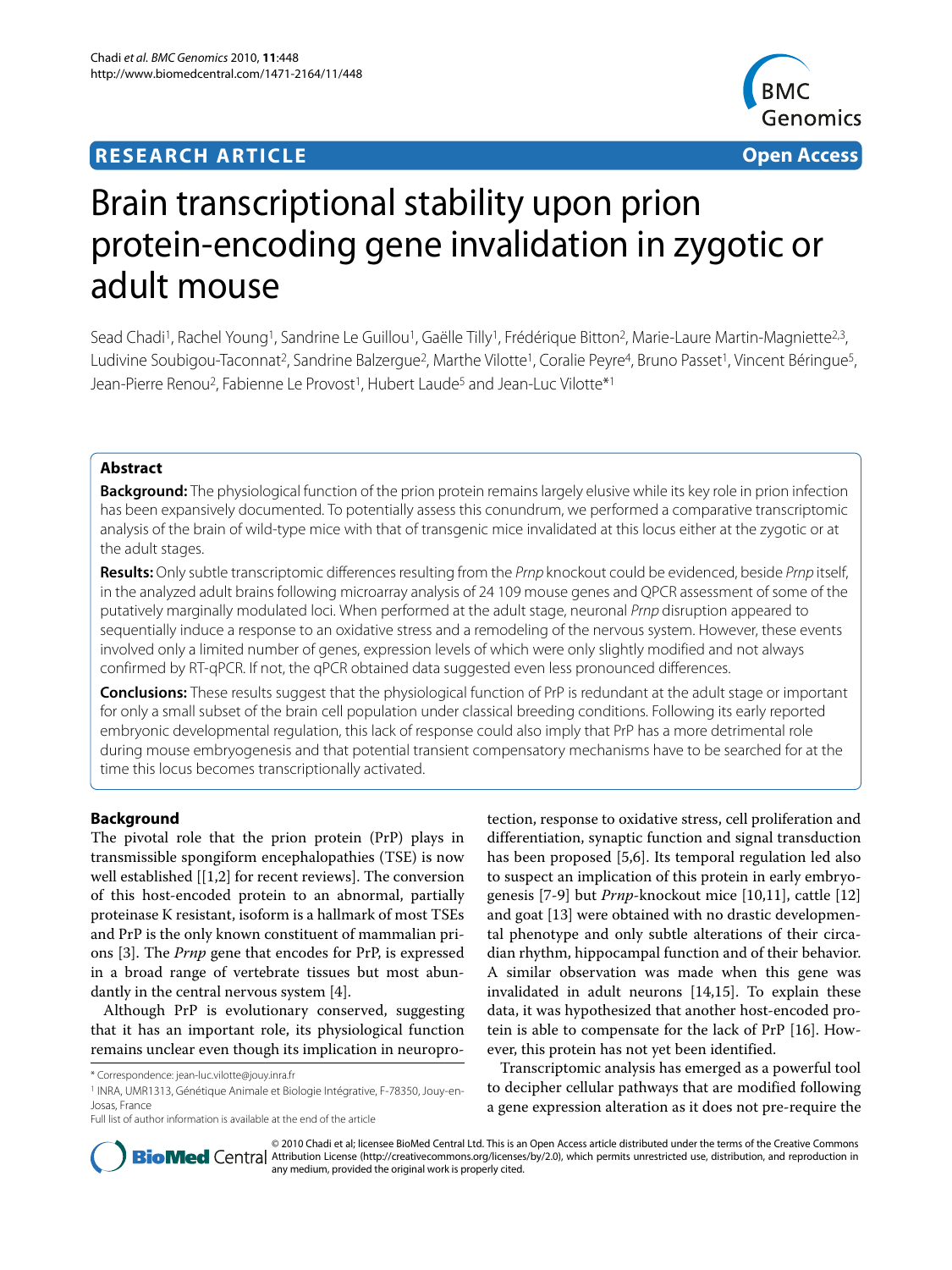need of restricting hypothesis. Such approaches have been conducted to analyze the mechanisms underlying prion replication and neurotoxicity [see [\[17](#page-8-15)-[24\]](#page-8-16) for recent examples]. The obtained results appeared however inconsistent and closely related to the cell type and/or strain and animal model used, leading to difficulties in identifying the metabolic pathways involved.

Fewer studies have used a similar approach to try to understand the biological function of the PrP protein in immortalized non-neuronal cells [\[25](#page-8-17)-[27\]](#page-8-18). The obtained results appear again to correlate with the cell line used as experimental model and no shared pathway has emerged from the comparison of these different experiments. In parallel, proteomic studies have been conducted either using two cell lines [[28](#page-8-19)] or transgenic knockout mice [\[29](#page-9-0)]. While different sets of proteins were found to be affected by the PrP expression level in cells according to their origin, no significant difference was detected in the brain proteome of the analyzed 129/Sv-C57/Bl6 transgenic mice, bearing in mind that variations occurring for low abundant proteins might not have been detected [[29\]](#page-9-0).

In the present study, we report the comparisons of the whole brain transcriptomes of PrP knockout or wild type mice, both on an FVB/N genetic background, and of that of mice invalidated for the Prnp locus in adult neurons.

## **Results and Discussion**

#### **Comparative transcriptional analysis of FVB/N versus FVB/ N Prnp-/- mouse brains**

A search for differentially expressed genes was done by comparison of the expression profiles of FVB/N versus FVB/N Prnp-/- [[10](#page-8-8),[30\]](#page-9-1) mouse brains. To this aim, RNA samples were prepared by pooling RNAs from 5 brains of 6-week old mice of each genotype. After statistical analysis, two genes were found to be differentially expressed, including the Prnp one (Table 1). The relatively low log

ratio observed for the variation in Prnp expression is explained by the fact that the knockout experiment was done in such a way that the gene remains expressed although at a lower level, around 2 to 3 fold, as observed by Northern blotting (data not shown), but that the resulting mRNA does not encode for PrP anymore [[10](#page-8-8)].

QPCR was applied to confirm the suspected differential expression of the detected genes using the same pools of brain RNAs. Both Prnp and Scg5 differential expression were confirmed (Table 1). The higher relative fold-change observed by QPCR for the Prnp gene compared to that detected in the micro-array experiment is related to the location of the used primers in exon 2 and in exon 3 of the PrP-encoding gene respectively, which will not amplify the retro-transcribed RNA expressed by the invalidated locus.

The Scg5 encodes the 7B2 neuroendocrine secretory protein, a specific chaperone for the proprotein convertase 2 [\[31\]](#page-9-2). Invalidation of this gene leads to a hypersecretion of cortocitropin that induces early lethality. This protein function was of interest in regards with PrP since hypercorticism is a phenotype associated with scrapie in ewes [[32](#page-9-3)]. However, a search in the mouse genome database for the chromosomal localization of the Prnp and Scg5 loci revealed that these two genes are physically linked and only 11 cM apart. It has been reported that the level of expression of 7B2, at least in the pancreas, differs between mouse strains and is related to a genetic polymorphism that occurs within its proximal promoter [\[33](#page-9-4)]. Since the Prnp knockout was done on 129/Sv ES cells, we hypothesized that the Scg5 gene could still be of a 129/Sv genetic origin in FVB/N Prnp-/- mice while it is of FVB/N genetic origin in wild-type mice. We amplified by PCR and sequenced the -200/-60 Scg5 promoter region starting from genomic DNA of three FVB/N, 129/Sv and FVB/N Prnp-/- mice, respectively. A single nucleotide

**Table 1: Candidate genes resulting from microarray studies comparing FVB/N** *Prnp***-/- versus FVB/N mice.**

| Genes         | <b>FVB/N Prnp-/-</b> | FVB/N Prnp-/- | Protein                              |
|---------------|----------------------|---------------|--------------------------------------|
|               | <b>Microarray</b>    | <b>QPCR</b>   |                                      |
|               | (Log2 ratio)         | (ΔΔ CT)       |                                      |
| Downregulated |                      |               |                                      |
| Prnp          | $-1.63$              | $-15$         | Prion protein or PrPc                |
| Scg5          | $-1.37$              | $-2.13$       | Neuroendocrine secretory protein 7B2 |
| Upregulated   |                      |               |                                      |
| None          |                      |               |                                      |

Differentially expressed genes detected by the microarray analysis are listed with the calculated differential ratio (log2) alongside the observed delta-delta CT resulting from the QPCR experiment. The comparative  $C_t$  method is known as the 2 [delta][delta]Ct method, where delta delta  $C_t = [delta]C_{t, sample}$  - [delta] $C_{t, reference}$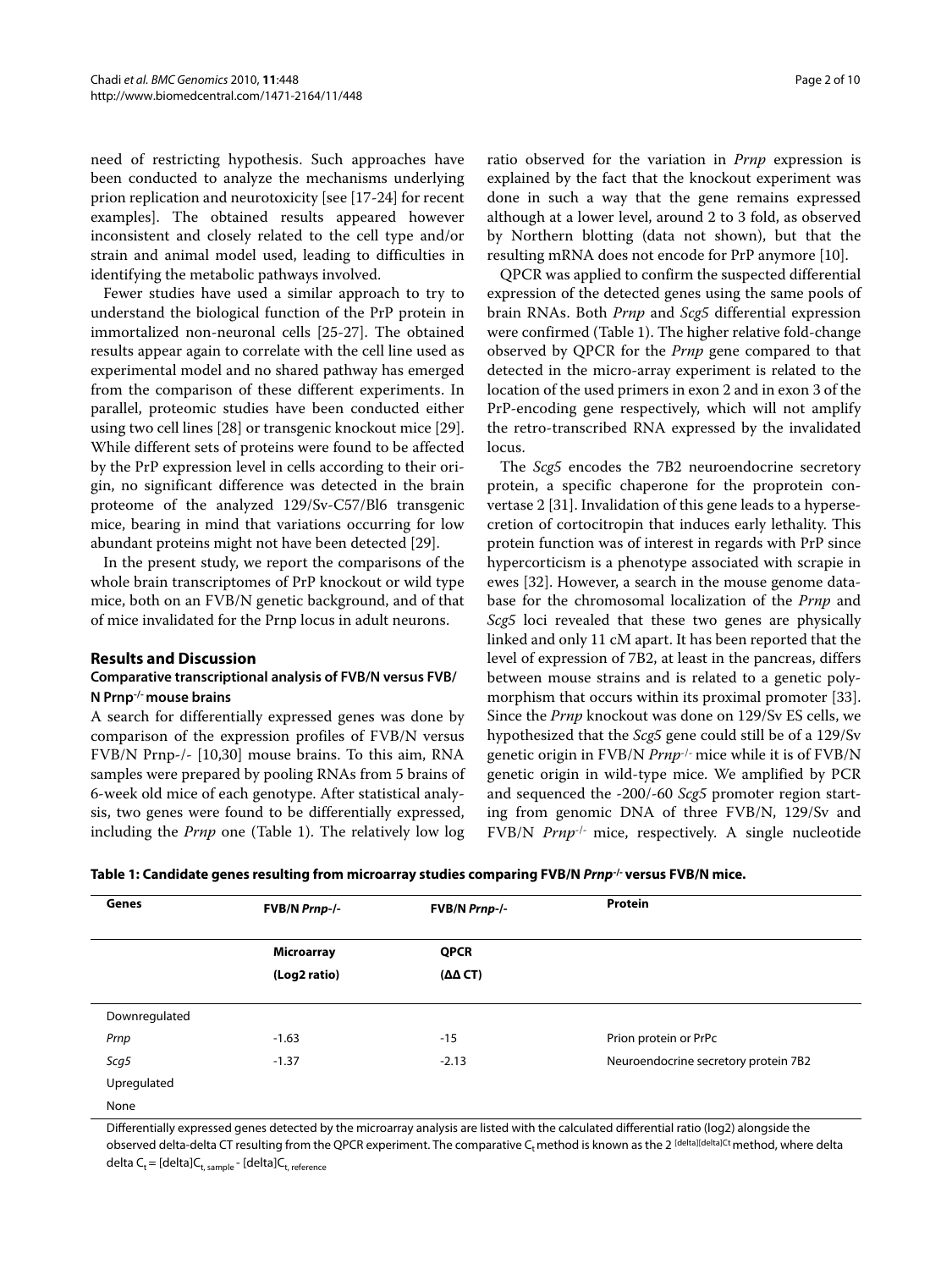polymorphism (G/T) could be detected at position -97 that discriminates between the FVB/N and the 129/Sv or FVB/N Prnp-/- genotypes (Table 2). These results thus indicate that in the FVB/N Prnp-/- mice, the Scg5 locus remains of 129/Sv genetic origin. It is worth mentioning that the detected single nucleotide polymorphism abolishes a putative AML 1A transcription factor binding site, TGGGGT, in the FVB/N Scg5 promoter possibly explaining the different levels of expression observed. Altogether, these data suggest that the brain Scg5 differential expression between the FVB/N and FVB/N Prnp-/- mice results from a different genetic origin of this locus.

The observed poor transcriptional alteration in the brain of mouse depleted for PrP could suggest that these animals adapted to this genetic environment during embryogenesis. If such, invalidation of the PrP-encoding gene at an adult stage might induce detectable transient modification of the genome transcriptomic regulation. Using already validated conditional knockout transgenic lines [\[14](#page-8-12)], we analyzed the potential impact of an adult neuronal PrP depletion on the overall brain transcriptome.

# **Incidence of a post-natal neuronal PrP depletion on the brain transcriptome**

This experiment was performed using Tg37 mice, transgenic mice expressing physiological levels of mouse PrP from a transgene composed of a the floxed coding sequences inserted within the hamster-based CosShaTet expression vector, crossed with NFH-Cre transgenic mice [[14\]](#page-8-12). Both transgenic mice were under a mouse Prnpknockout genetic background. The brain RNA pools consisted of littermates of 2 males and 2 females of either 10 or 14 weeks old for each Tg37+/- NFH-Cre-/- or Tg37+/- NFH-Cre+/- genotypes. These two ages were chosen since activation of the NFH promoter results in ablation of PrP in neurons after 9 weeks [[14\]](#page-8-12). After statistical analysis, 11 and 47 genes were found to be differentially expressed at 10 (Table 3) or 14 (Table 4) weeks, respectively. At 10 weeks, 3 genes were over-expressed and 8 underexpressed in Prnp depleted mice as compared with the NFH-Cre-negative control animals. At 14 weeks, 21 and 26 genes were over-expressed or under-expressed,

respectively. Because the oligonucleotide that recognized Prnp in the microarray is located within the 3' UTR of the gene, a region poorly conserved, it was not expected to detect expression of the Tg37 transgene that encompasses the hamster Prnp 3'UTR sequence and indeed differential expression of this gene was not revealed. The absence of the Scg5 locus within the detected differentially expressed genes further supports the above hypothesis that explains its detection in the previous experiment by a physical link between the Scg5 and the Prnp loci rather than by a functional one.

QPCR was applied to confirm the microarray results for the genes suspected differentially expressed with the observed highest log2 ratios, using the same pools of brain RNAs and to assess the Cre-induced Prnp invalidation (Table 5). This latter point was confirmed at both 10 and 14 weeks with a highly significant knockdown of the Tg37-transgene expression in the brain of Tg37-NFH-Cre transgenic mice. The down-regulation observed is less important than that detected in FVB/N Prnp<sup>-/-</sup> mice which is an expected result since the Cre deletion is limited to the neurons, due to the tissue-specificity of the NFH promoter. The slight difference observed between 10 and 14 weeks might suggest that at 10 weeks, the deletion process is not fully complete. The percentage of brain cells that have a deleted Tg37 transgene following Cre activation was previously estimated to be around 29 - 37% [[14\]](#page-8-12). Our data suggest that these cells are among those that express the transgene the most.

The microarray data were confirmed for 5 out of 9 analyzed genes (Table 5). Among the non-confirmed genes is the above mentioned AV451297.1 putative gene. This gene, located in mouse chromosome 17 and/or mouse chromosome 6, encodes for a hypothetical protein, and its transcription was only reported as an EST in ES cells. The non-confirmation of the differential expression of this gene was surprising since its estimated log ratio was relatively high. Blast alignment of the microarray oligonucleotide corresponding to this gene allowed us to design primers that recognized a family of mouse ESTs that encompass this sequence (Table 6). However, this oligonucleotide aligns with various regions of the mouse genome (data not shown), located on several chromo-

**Table 2: Single nucleotide polymorphism observed within the** *Scg5* **proximal promoter region.**

| -111                                | $-87$                               |  |  |
|-------------------------------------|-------------------------------------|--|--|
|                                     | CAGGGCTTAAGTGC <b>G</b> GGGGTAGGAAA |  |  |
| CAGGGCTTAAGTGC <b>T</b> GGGGTAGGAAA |                                     |  |  |
|                                     | CAGGGCTTAAGTGC <b>T</b> GGGGTAGGAAA |  |  |
|                                     |                                     |  |  |

bendent mice of each genotype. The sequences are numbered backward reported distal-most transcription initiation site [\[33](#page-9-4)]. The observed single nucleotide polymorphism is indicated in bold-faced type.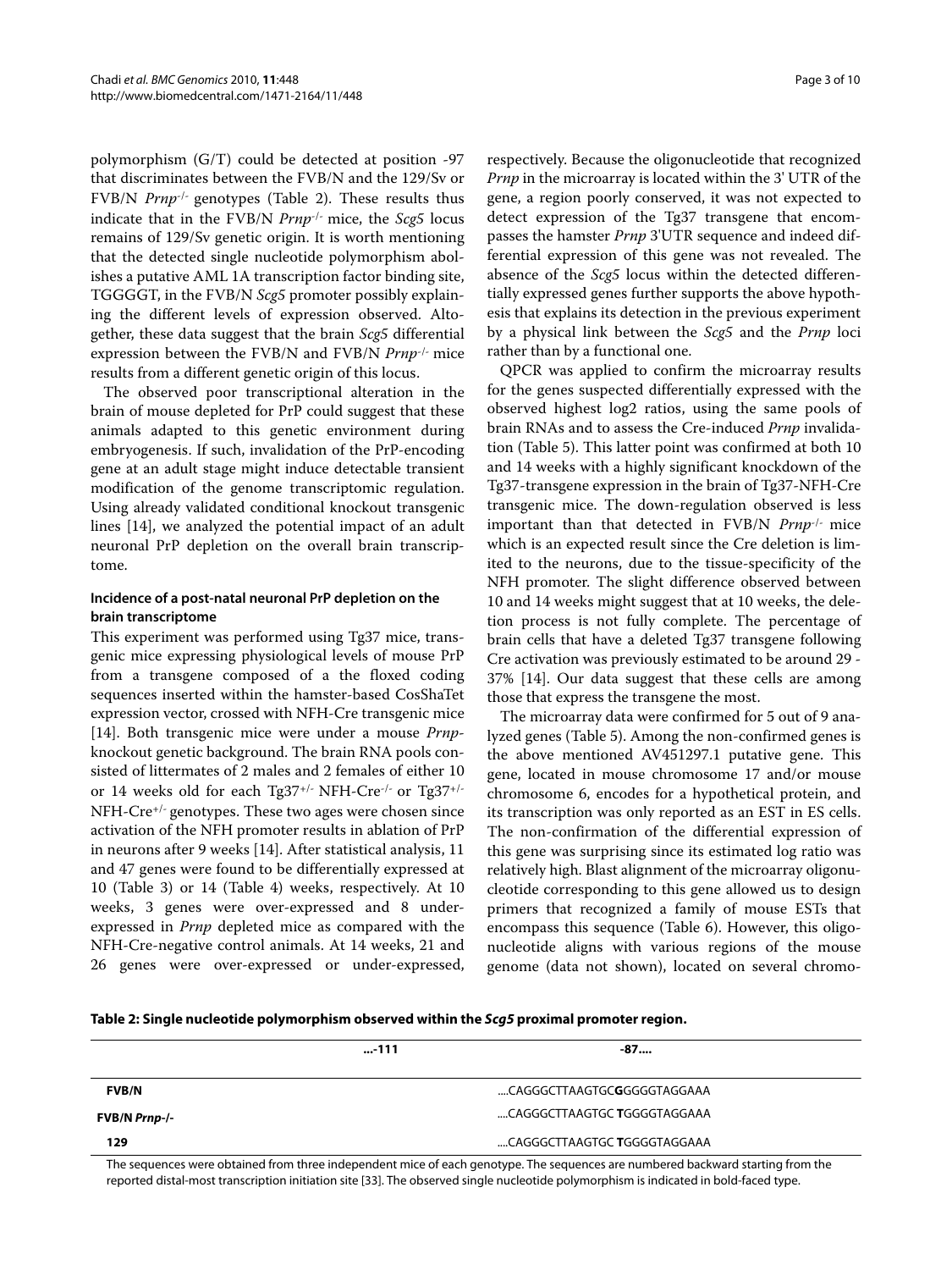| <b>Microarray ID</b> | <b>Locus Name</b> | Ratio (log2) | <b>Bonf Pval</b> | <b>Top Functions</b>                                                                   |
|----------------------|-------------------|--------------|------------------|----------------------------------------------------------------------------------------|
| 301955               | Atp13a1           | 0,81         | 2.90E-09         | Response to oxidative stress                                                           |
| 217673               | A630023P12Rik     | $-0,62$      | 3,16E-04         | Unknown                                                                                |
| 250792               | Txnl2             | $-0,60$      | 8,65E-04         | Cardiovascular system development, Neuronal<br>differentiation                         |
| 262559               | Zfp819            | $-0,58$      | 2,89E-03         | <b>Embryonic Development</b>                                                           |
| 203516               | Sepx1             | $-0,56$      | 7,29E-03         | Genetic Disorder                                                                       |
| 284620               | Sic8a1            | $-0,54$      | 1.74E-02         | Response to oxidative stress                                                           |
| 235326               | Kcnj5             | $-0,54$      | 2,31E-02         | Cell Death, Neurological Disease, Nervous System<br>Development and Function           |
| 202068               | 1810030J14Rik     | $-0,53$      | 3,99E-02         | Cancer, Cell death                                                                     |
| 268919               | A130070M06        | $-0,52$      | 4,95E-02         | Ribosome release                                                                       |
| 253726               | Synaptotagmin11   | 0,52         | 4,38E-02         | Synaptic vesicle trafficking, Nervous system function,<br>Response to oxidative Stress |
| 247145               | 0610038F07Rik     | 0,58         | 3,43E-03         | Mitochondrial function                                                                 |

#### <span id="page-3-0"></span>**Table 3: Differentially expressed genes detected at 10 weeks by microarray studies comparing Tg37+/- NFH-Cre-/- and Tg37+/- NFH-Cre+/- brain tissues.**

Differentially expressed genes detected by the microarray analysis are listed with the calculated differential ratios (log2) and the Bonferroni p values (Bonf Pval). The top functions were deduced either using the Ingenuity pathways analysis software<http://www.ingenuity.com> or by looking at the expression pattern and putative functions attributed to those genes (italized annotations). Italic names: genes potentially involved in cellular development and differentiation. Bold-faced type names: genes potentially involved in cell death and disorders, including response to oxidative stress. Italic and bold-faced type names: genes potentially involved in both sets of functions.

somes, and we therefore cannot exclude that a transcript, originating from one of these regions, that will not be amplified by our set of primers is responsible for the observed differential expression. Although showing a down-regulated expression in Tg37+/- NFH-Cre+/- mice in both the micro-array analysis and the QPCR experiment, the ratio observed by QPCR was relatively lower than could be expected for the *ifitm3* gene. The primers used for the QPCR were chosen in order not to amplify the other ifitm gene family mRNAs (see Table [6](#page-7-0) for the QPCR primer sequences). However, they share some homology with the ankyrin repeat domain 12 (data not shown) which might interfere with the obtained results. The other non-confirmed genes correspond to differentially expressed genes showing very low log2 ratios on the microarray results, between -0.8 and + 0.8. Overall the qPCR obtained data for these genes strengthen the relative transcriptomic stability of the Prnp knockout brain. The microarray and QPCR data were consistent for the Erf1 transcriptional deregulation (Table 5). We further analyzed the expression level of this gene in the brain of Prnp-knockout mice expressing or not the NFH-Cre transgene. No difference was observed (data not shown), demonstrating that the Cre expression does not significantly influence the expression profile of this locus and thus that its observed deregulation in our experiment results from the Prnp invalidation. Although we cannot formally exclude that some of the other deregulated genes listed in Tables [3](#page-3-0) and 4 results from the Cre expression, this data strongly suggest that the neuronal PrP depletion is responsible for the observed transcriptional modifications.

The log ratios observed for the other detected differentially expressed genes were relatively low. However, it has to be kept in mind that this invalidation only involved neuronal cells, and probably not all of them [\[14\]](#page-8-12), and thus that transcriptomic modifications occurring within this cell population will be diluted by the heterogeneous cell composition of the analyzed adult brain tissues. It could also suggest that the biological relevance of the observed variation is doubtful. Only 3 genes were found to be differentially expressed at both stages, Kcnj5, 1810030J14Rik and Synaptotagmin 11 (Tables 3 and 4), of which only 1810030J14Rik was found to behave similarly between these two time-points. This apparent discrepancy could be explained when the function of the differentially express genes was further analyzed, either using the Ingenuity pathways analysis or by looking at the expression pattern and putative functions attributed to those genes (Tables 3 and 4). At 10 weeks, the detected genes appear to reflect a cellular response to an oxidative stress (Table 3), which is in phase with putative physiological functions attributed to PrP [\[5](#page-8-4)[,6](#page-8-5)]. Some of the detected genes also suggest that at that stage, the PrP depletion might induce damaged synaptic trafficking and cell death, two cellular pathways into which PrP is also suspected to have a role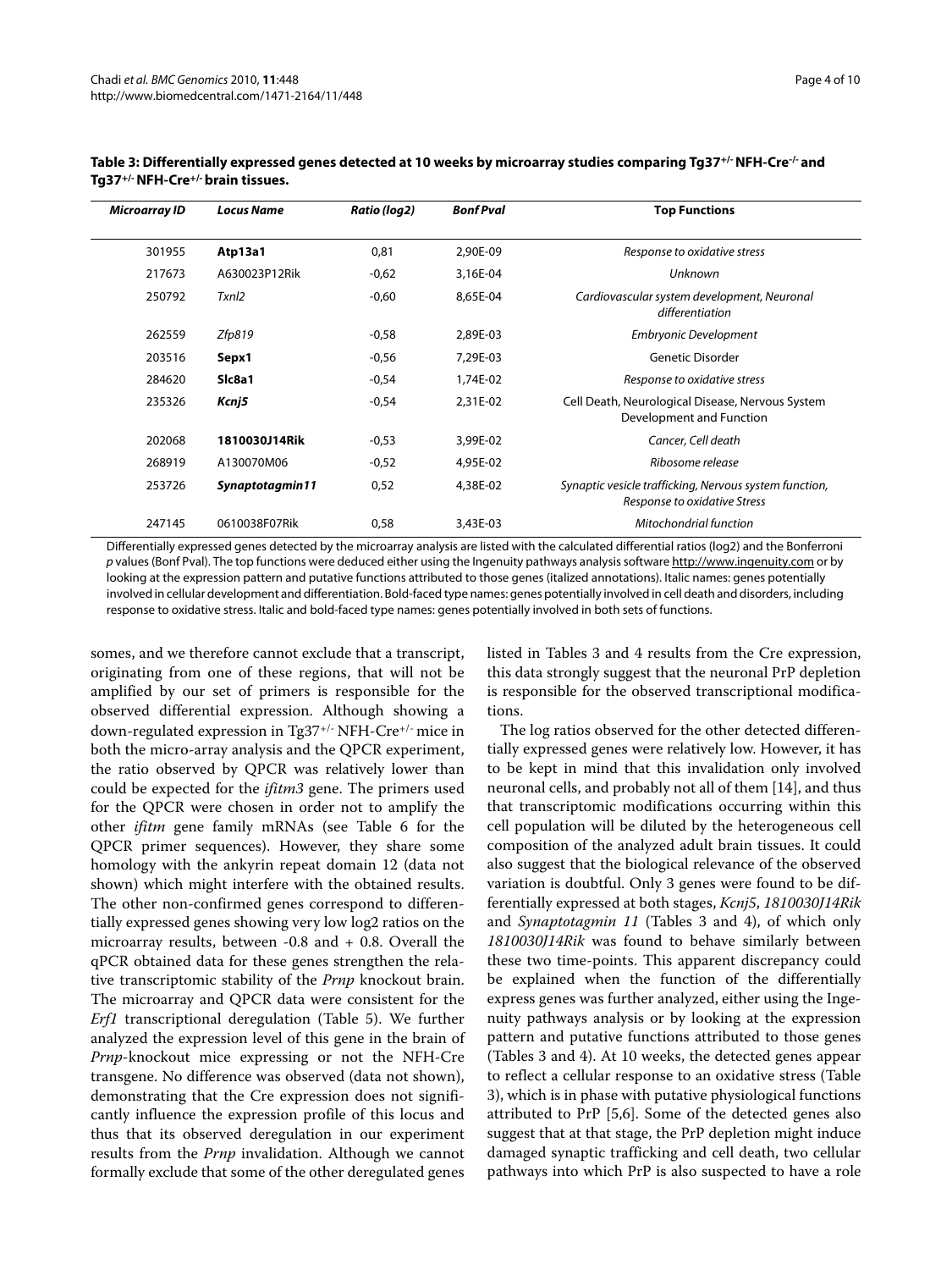| <b>Microarray ID</b> | <b>Locus Name</b>          | <b>Ratio (log2)</b> | <b>Bonf Pval</b> | <b>Top Functions</b>                                                                                                          |
|----------------------|----------------------------|---------------------|------------------|-------------------------------------------------------------------------------------------------------------------------------|
| 275404               | EST1 (Genebank AV451297.1) | $-2,62$             | 0,00E+00         | <b>Unknown (Embryonic Development)</b>                                                                                        |
| 197253               | lfitm3                     | $-1,41$             | 0,00E+00         | <b>DNA replication, Nervous System</b><br><b>Development and Function</b>                                                     |
| 237827               | AY036118                   | $-1,19$             | 0,00E+00         | Eukaryotic polypeptide chain releasing factor                                                                                 |
| 245680               | 4931406E20Rik              | $-0,92$             | 0,00E+00         | <b>Unknown</b>                                                                                                                |
| 202068               | 1810030J14Rik              | $-0,89$             | 0,00E+00         | <b>Unknown (Cancer, Cell death)</b>                                                                                           |
| 196280               | Prelid <sub>2</sub>        | $-0,81$             | 1,40E-10         | Cardiovascular Disease, Cellular<br><b>Development, Embryonic Development</b>                                                 |
| 211028               | 4930428E07Rik              | $-0,79$             | 6,77E-10         | <b>Unknown (Reproductive System)</b>                                                                                          |
| 272796               | 6430604K15Rik              | $-0,76$             | 7,67E-09         | <b>Unknown (Zinc Finger protein)</b>                                                                                          |
| 312533               | BM229693                   | $-0,71$             | 2,99E-07         | <b>Unknown (Embryonic Development)</b>                                                                                        |
| 231366               | Tmem98                     | $-0,69$             | 7,27E-07         | Unknown (Transmembrane protein)                                                                                               |
| 242062               | Sdccag3                    | $-0,65$             | 1,11E-05         | <b>Cancer, Cardiovascular System</b><br><b>Development and Function, Reproductive</b><br>system Disease                       |
| 226542               | lfng                       | $-0,62$             | 6,35E-05         | Cardiovascular Disease, Cellular<br>Development, Embryonic Development<br>Cell Death, Neurological Disease, Nervous<br>System |
| 281732               | Papss <sub>2</sub>         | $-0,60$             | 1,62E-04         | <b>Development and Disease Cell Death,</b><br><b>Neurological Disease, Nervous System</b>                                     |
| 202885               | Ramp1                      | $-0,58$             | 7,58E-04         | <b>Development and Disease</b>                                                                                                |
| 213956               | 9930022N03Rik              | $-0,58$             | 8,07E-04         | Unknown (expressed in dendtritic cells)                                                                                       |
| 253726               | Synaptotagmin11            | $-0,56$             | 1,77E-03         | Synaptic vesicle trafficking, Nervous system<br>function, Response to oxidative stress                                        |
| 218976               | 4833414E09Rik              | $-0,55$             | 3,39E-03         | Unknown (expressed in skin and neonate<br>head)                                                                               |
| 273728               | Zbtb33                     | $-0,55$             | 3,81E-03         | <b>DNA replication, Nervous System</b><br><b>Development and Function</b>                                                     |
| 277491               | Adam24                     | $-0,54$             | 5,33E-03         | <b>Reproductive System Development and</b><br><b>Function</b>                                                                 |
| 300948               | 4930579C12Rik              | $-0,54$             | 5,41E-03         | Unknown (Reproductive system)                                                                                                 |
| 207253               | C330013F16Rik              | $-0,54$             | 7,11E-03         | <b>Unknown</b>                                                                                                                |
| 279418               | A530088H08Rik              | $-0,53$             | 8,21E-03         | Unknown                                                                                                                       |
| 287029               | Fryl                       | $-0,53$             | 9,99E-03         | Cardiovascular Disease, Cellular<br><b>Development, Embryonic Development</b>                                                 |
| 287258               | Grin1                      | $-0,52$             | 1,26E-02         | Carbohydrate metabolism, Lipid<br>metabolism, Small molecule Biochemistry                                                     |
| 312507               | 9030411K21Rik              | $-0,51$             | 2,50E-02         | <b>Unknown (Embryonic Development)</b>                                                                                        |
| 192336               | BC043118                   | $-0,50$             | 3,79E-02         | <b>Unknown (Nervous System Development)</b>                                                                                   |
| 217372               | Sec1                       | 0,50                | 3,28E-02         | <b>Synaptic transmission and general</b><br>secretion                                                                         |
| 241944               | 2810471M01Rik              | 0,51                | 2,15E-02         | <b>Unknown</b>                                                                                                                |
| 214574               | Cabp1                      | 0,52                | 1,61E-02         | <b>Calcium transport, Response to oxidative</b><br>stress                                                                     |
| 248843               | T <sub>2</sub> bp          | 0,52                | 1,32E-02         | <b>Cell Death</b>                                                                                                             |

# **Table 4: Differentially expressed genes detected at 14 weeks by microarray studies comparing Tg37+/- NFH-Cre-/- and Tg37+/- NFH-Cre+/- brain tissues.**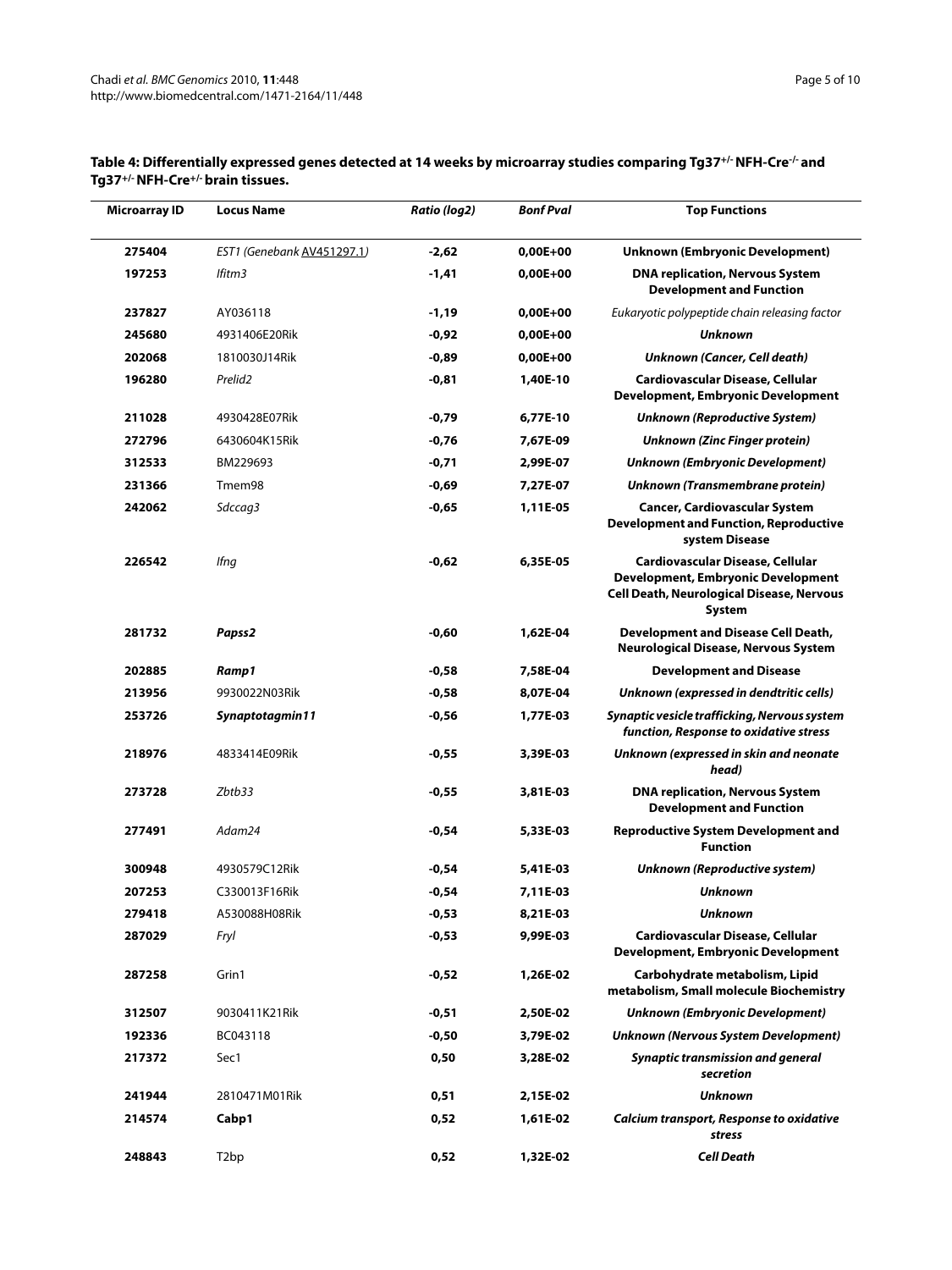| 240393 | Nfe <sub>2</sub>                           | 0,53 | 1.00E-02 | <b>DNA replication, Nervous System</b><br><b>Development and Function</b>                 |
|--------|--------------------------------------------|------|----------|-------------------------------------------------------------------------------------------|
| 305580 | Abcc12                                     | 0,53 | 9,52E-03 | Cardiovascular Disease, Cellular<br><b>Development, Embryonic Development</b>             |
| 253103 | Adck4                                      | 0,53 | 9,28E-03 | Cardiovascular Disease, Cellular<br><b>Development, Embryonic Development</b>             |
| 235246 | Cyp2d26                                    | 0,54 | 5,56E-03 | <b>Detoxification, Clearance of drugs</b>                                                 |
| 200884 | Sall3                                      | 0,54 | 5,56E-03 | Cancer, Cell growth and proliferation,<br><b>Respiratory Disease</b>                      |
| 235326 | Kcnj5                                      | 0,54 | 4,30E-03 | <b>Cell Death, Neurological Disease, Nervous</b><br><b>System Development and Disease</b> |
| 187962 | 1700055C04Rik                              | 0,56 | 2.11E-03 | Unknown (Reproductive system)                                                             |
| 310508 | Arfgef2                                    | 0,56 | 1,79E-03 | Cardiovascular Disease, Cellular<br><b>Development, Embryonic Development</b>             |
| 271541 | Dusp4                                      | 0,56 | 1,56E-03 | Carbohydrate metabolism, Lipid<br>metabolism, Small molecule Biochemistry                 |
| 189538 | Hist2h3c1                                  | 0,57 | 1,29E-03 | <b>DNA replication, Nervous System</b><br><b>Development and Function</b>                 |
| 192597 | Grit                                       | 0,58 | 6,36E-04 | <b>Neural Development</b>                                                                 |
| 273128 | Nrbp2                                      | 0,59 | 2,86E-04 | Embryonic mouse brain development,<br><b>Neuronal differentiation</b>                     |
| 259059 | Ralb                                       | 0,62 | 6,20E-05 | Carbohydrate metabolism, Lipid<br>metabolism, Small molecule Biochemistry                 |
| 194060 | Defb13                                     | 0,65 | 1,47E-05 | <b>Host's innate defense</b>                                                              |
| 197262 | Sprr2g                                     | 0,67 | 3,88E-06 | <b>Cell Death, Neurological Disease, Nervous</b><br><b>System Development and Disease</b> |
| 278391 | 1110038D17Rik                              | 0,79 | 8,61E-10 | <b>Unknown (Embryonic Development)</b>                                                    |
| 284995 | GeneBank A530045M11,<br>AI604229, AA174363 | 0,81 | 1,62E-10 | <b>Unknown</b>                                                                            |

# **Table 4: Differentially expressed genes detected at 14 weeks by microarray studies comparing Tg37+/- NFH-Cre-/- and Tg37+/- NFH-Cre+/- brain tissues. (Continued)**

Differentially expressed genes detected by the microarray analysis are listed with the calculated differential ratios (log2) and the Bonferroni p values (Bonf Pval). The top functions were deduced either using the Ingenuity pathways analysis software<http://www.ingenuity.com> or by looking at the expression pattern and putative functions attributed to those genes (italized annotations). Italic names: genes potentially involved in cellular development and differentiation. Bold-faced type name: gene potentially involved in cell death and disorders, including response to oxidative stress. Italic and bold-faced type names: genes potentially involved in both sets of functions.

(Table 3 and [\[5](#page-8-4)[,6](#page-8-5)]). At 14 weeks, the differentially expressed genes are rather evocative of a remodeling of the nervous system (Table 4). Most of the identified genes are indeed involved in cellular development and neuronal differentiation. The stage-specific modulation of the Kcnj5 and Synaptotagmin II are in agreement with this proposed scenario. So although a few genes are found to be differentially expressed with low detected log ratios, the functions of these genes appear relevant and consistent.

Overall, our data suggest that invalidation of the Prnp gene does not induce gross modification of the adult mouse brain transcriptome. When this event happens a few days before the analysis is performed, we cannot however exclude that the few moderately differentially expressed genes that are then detected indicate a physiological PrP role in adult neuronal homeostasis, synaptic transmission, survival and differentiation. Several hypotheses might explain this unexpected low responsiveness to the invalidation of such an evolutionary conserved protein at least in mammals. An explanation might be that the cellular response to the lack of PrP does not involve transcriptomic alteration but modifications of post-transcriptomic regulations. This latter suggestion is attractive in regards with the recently published miRNA specific signature observed in mouse-scrapie affected brains [\[34](#page-9-5)]. However, it is in contradiction with the lack of detectable modification of the brain proteome of Prnp-  $\ell$ - mice [\[29](#page-9-0)], which could rather suggest that the variations observed in the miRNA profile is a consequence of the scrapie infection rather than of a PrP loss of function. It is also possible that the overall brain lack of response is due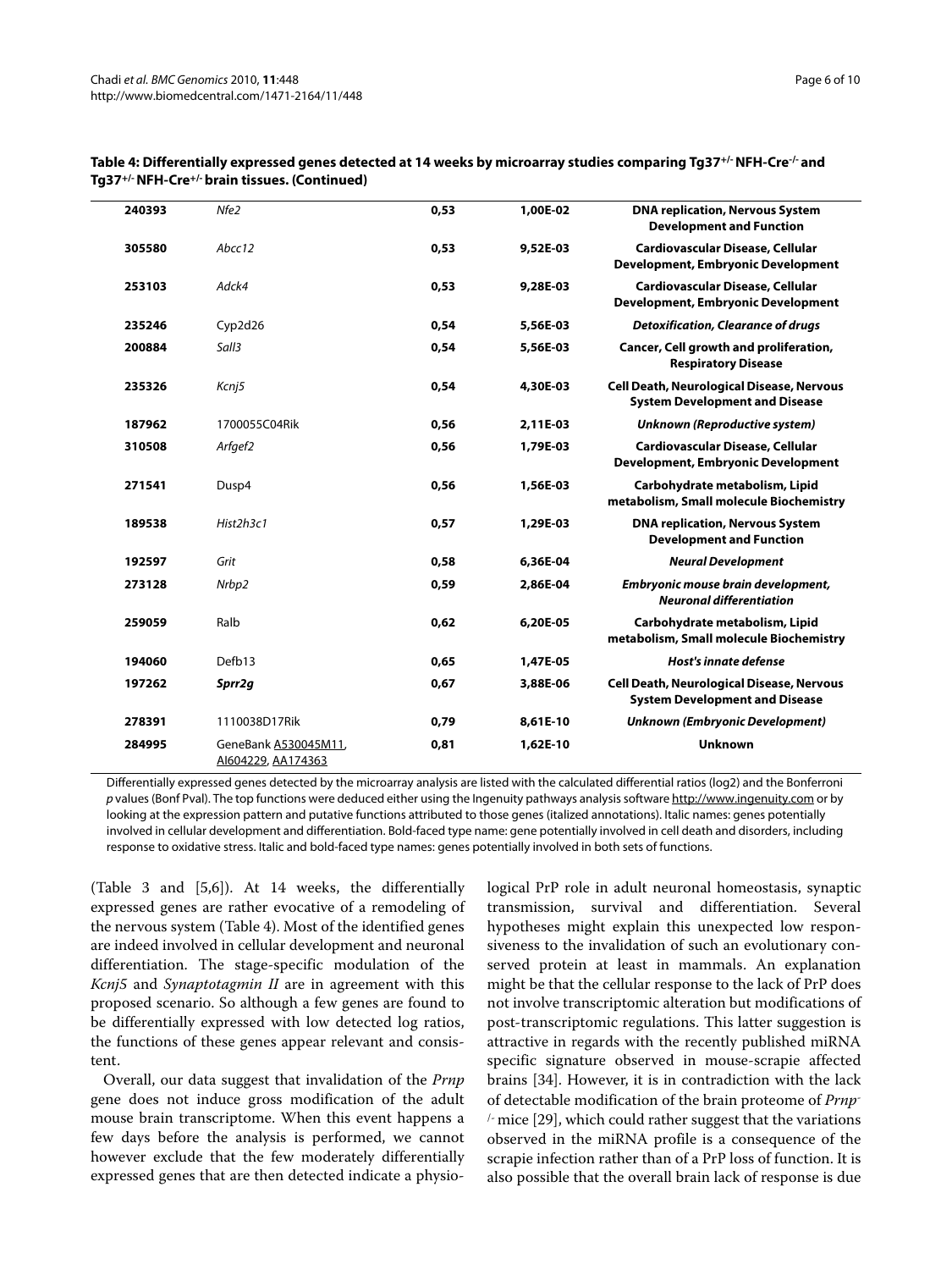| Genes      | Tg37xNFH-Cre      | Tg37xNFH-Cre         |                                            |  |  |
|------------|-------------------|----------------------|--------------------------------------------|--|--|
|            | <b>Microarray</b> | <b>QPCR</b>          | Protein                                    |  |  |
|            | (log2 ratio)      | $(\Delta \Delta$ CT) |                                            |  |  |
| 10 weeks   |                   |                      |                                            |  |  |
| Glrx3      | $-0.6$            | 0.34                 | glutaredoxin 3                             |  |  |
| Atp13a1    | 0.81              | $-0.08$              | ATPase type 13A1                           |  |  |
| Prnp Tg37  | ND                | $-5.62$              | Prion protein                              |  |  |
| 14 weeks   |                   |                      |                                            |  |  |
| AV451297.1 | $-2.62$           | $-0.02$              | Hypothetical protein                       |  |  |
| Ifitm3     | $-1.41$           | $-0.12$              | Interferon-induced transmembrane protein 3 |  |  |
| Erf1       | $-1.19$           | $-1.12$              | Eukaryote class I release factor           |  |  |
| Bace1      | $-0.48$           | $-0.02$              | beta-site APP-cleaving enzyme 1            |  |  |
| BB217622.2 | 0.81              | 0.64                 | Unknown                                    |  |  |
| Riken D17  | 0.79              | 0.31                 | Unknown                                    |  |  |
| Fgf2       | 0.48              | 0.47                 | fibroblast growth factor 2                 |  |  |
| Prnp Tg37  | ND                | $-6.43$              | Prion protein                              |  |  |

## **Table 5: QPCR analysis of the expression of candidate genes resulting from microarray studies comparing Tg37xNFH-Cre versus Tg37 mice.**

Differentially expressed genes detected by the microarray analysis are listed with the calculated differential ratio (log2) alongside the observed delta-delta CT resulting from the QPCR experiment. The comparative C<sub>t</sub> method is known as the 2 - <sup>[delta][delta]Ct method, where delta</sup> delta  $C_t = [delta]C_{t, sample}$  - [delta] $C_{t, reference}$ . Age of the analyzed mice is mentioned.

to the fact that the invalidation of the Prnp gene only affects a small subset of the brain cellular population and is therefore not detectable in our present transcriptomic analysis or in the proteomic experiment of Crecelius et al. [[29\]](#page-9-0). Indeed, if as suggested PrP positively regulates neural precursor proliferation in adult [[35\]](#page-9-6), the effect of its invalidation might be difficult to assess without prior purification of this cell type. PrP might also be essential for brain response to specific stressful physiological conditions and that the physiological role of this gene was therefore not challenged in the classical presently used breeding conditions. Another attractive explanation would be that PrP has a key function only during early embryogenesis, as its developmental regulation [\[7](#page-8-6)-[9\]](#page-8-7) and recently published experimental data involving gene knockdowns [[36,](#page-9-7)[37\]](#page-9-8) suggest. Following this early developmental stage, the physiological role of PrP might be less crucial and/or redundant under normal physiological conditions. If so, it would be important to repeat transcriptomic and proteomic analyses at earlier embryonic stages, at the time Prnp is turned on or under specific breeding conditions.

#### **Conclusions**

This paper documents the lack of drastic brain transcriptomic modification following the Prnp invalidation either at the zygotic stage or in adult neuronal cells of the brain tissue. It is consistent with the recently reported proteomic stability of the brain of such PrP-knockout mice [[29\]](#page-9-0) and questions some of the obtained results using in vitro cell cultures [\[25](#page-8-17)-[27\]](#page-8-18). It might suggest that either this gene knockdown affects the animal physiology at a different developmental stage than the one studied here or that it has to be analyzed in certain particular environmental conditions and/or in more specific cell types.

# **Methods**

#### **Mouse brain material and DNA or RNA extraction**

Mouse brains from five 6 weeks old female FVB/N and FVB/N Prnp -/- animals [[10,](#page-8-8)[30\]](#page-9-1) were collected and frozen in liquid nitrogen immediately after decapitation. Homozygous Tg37 mice were crossed with heterozygous NFH-Cre (Cre 22) mice and the genotype of the resulting pups determined by PCR analysis of their tail-extracted genomic DNA as previously described [[14](#page-8-12)]. Sets of two males and two females of Tg37+/- NFH-Cre+/- or of Tg37+/ - NFH-Cre-/- genotype, respectively, and of either 10 or 14 weeks old were obtained and their brains collected and frozen in liquid nitrogen immediately after decapitation. All animal manipulations were done according to the recommendations of the French Commission de Génie Génétique.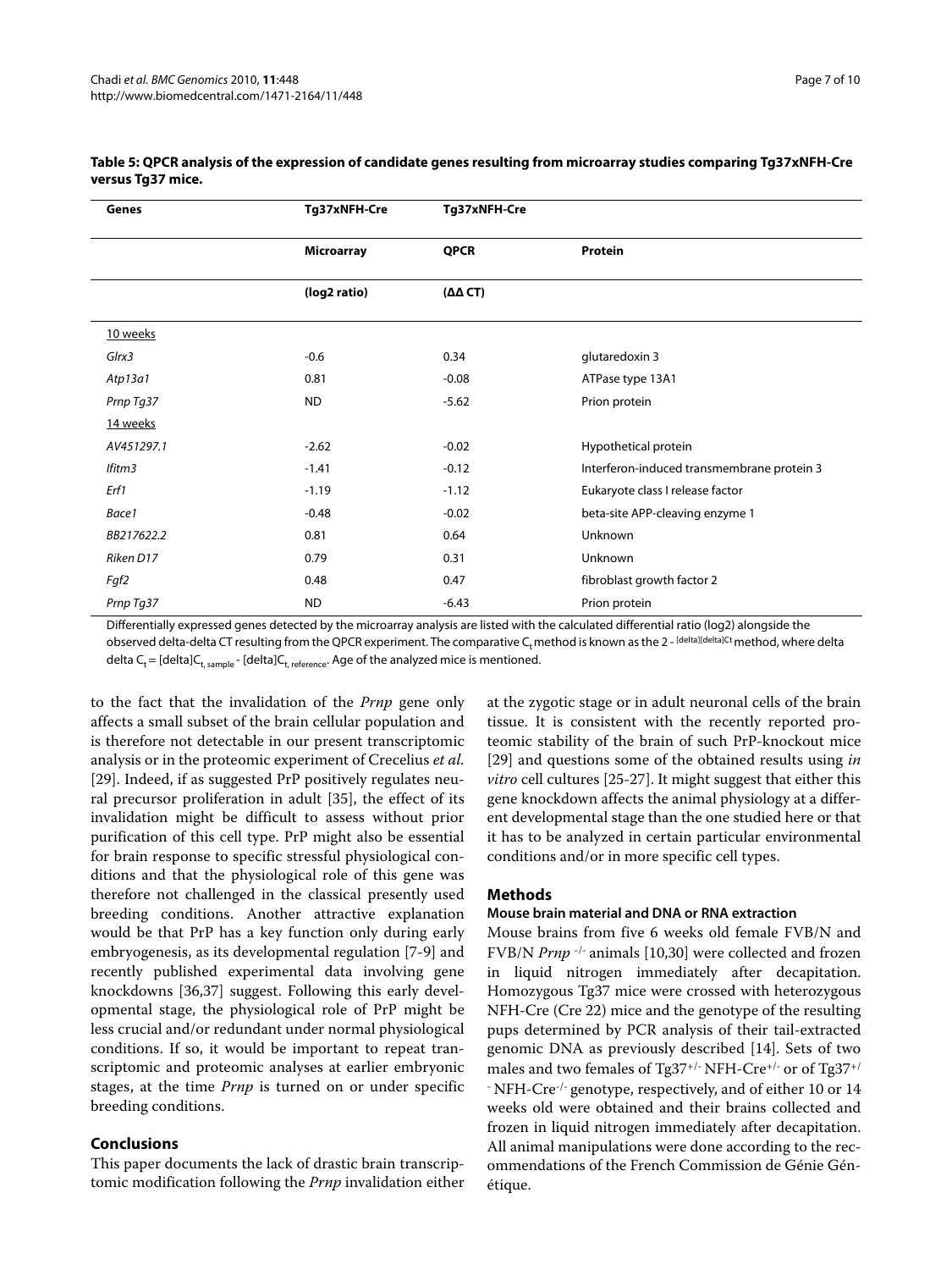#### <span id="page-7-0"></span>**Table 6: List of the used oligonucleotides**

| <b>FVB/N PrP-/- mice</b> |                              |
|--------------------------|------------------------------|
| <b>Name</b>              | SEQUENCE (5'-3')             |
| Prnp 5'                  | <b>CAACCGAGCTGAAGCATTCTG</b> |
| Prnp 3'                  | <b>CGACATCAGTCCACATAGTC</b>  |
| sca5 5'                  | CCTTTATGAGAAAATGAAGGG        |
| sca5 $3'$                | GGACAGATTICTITGCCACA         |
| Tg37xNFH-Cre mice        |                              |
| Name                     | <b>SEOUENCE (5'-3')</b>      |

| <b>TCAGCATCCTGATGGTTGTT</b>  |
|------------------------------|
| TGTTACACCTGCGTGTAGGG         |
| CCCGAAGCGTTTACTTTGAA         |
| CCCTCTTAATCATGGCCTCA         |
| <b>TCGCTCCACCAACTAAGAAC</b>  |
| AAACACGGGAAACCTCACC          |
| GAAGGAGTCCCAGGCCTATT         |
| GCAGGAATGAGACACCACCT         |
| CATAAGCATGGTGTCCAAGG         |
| <b>TGCCTTCTCTGCTTCGTAGA</b>  |
| AAGCCTTCATAGCGAGTGGA         |
| <b>TTCCAGACAAGTGGACCTGA</b>  |
| <b>TCGACCACTCGCTATACACG</b>  |
| <b>CTCCTTGCAGTCCATCTTGAG</b> |
| AGCGGCTCTACTGCAAGAAC         |
| <b>GCCGTCCATCTTCCTTCATA</b>  |
| CGTGACAAGGGTGAAGATGG         |
| <b>ATAGTAAGAGAAGGCATTCC</b>  |
| CCAGTTCCGTCAAAGTACCC         |
| CATGCAGATCTTCAGGTCCA         |
| TGTTACCAACTGGGACGACA         |
| GGGGTGTTGAAGGTCTCAAA         |
|                              |

The sequences of the oligonucleotides used in the QPCR experiments are listed; including those of the housekeeping gene that was used in the three described analyses. The sets of primers for the Erf1, Glrx3, BB217622.2 and the AV451297.1 loci were designed within a single exon. All the other sets were designed over exon-exon borders.

RNA extractions for the microarray were made using the RNeasy Lipid Tissue Midi kit (Qiagen cat no. 75842). Each brain sample was treated independently. RNA concentration was calculated by electro-spectrophotometry and the RNA integrity checked with the Agilent Bioanalyser (Waldbroom, Germany). Pools were obtained by mixing equal amounts of total RNA from each individual sample.

#### **Microarray analysis**

Microarray analysis was carried out at the Unité de Recherche en Génomique Végétale (URGV, Evry, France) using the mouse 25K array [[38\]](#page-9-9) containing 24109 mouse gene-specific oligonucleotides. Amplified RNAs were produced from 2 μg of total RNA from each pool with the "Amino Allyl Message Amp aRNA amplification kit" (Ambion). Five g of amplified RNAs were reversed transcribed with SuperScript II Reverse Transcriptase kit (Invitrogen) in the presence of cy3-dUTP or cy5-dUTP for each slide as previously described [[39](#page-9-10)]. Hybridizations, array scanning and image analyses were performed as previously described [\[40\]](#page-9-11), using a GenePix 4200A scanner and GenePix Pro 3.0 (Axon Instruments).

The statistical analysis was based on two dye-swap. For each array, the raw data comprised the logarithm of median feature pixel intensity at wavelengths 635 nm (red) and 532 nm (green). No background was subtracted. In the following description, log-ratio refers to the differential expression between the two tissues analyzed: either log2 (red/green) or log2 (green/red), according to the experimental design. An array-by-array normalization was performed to remove systematic biases. First, features that were considered by the experimenter to be badly formed (e.g. because of dust) were excluded (flagged) 100 in the GENEPIX software. Then we performed a global intensity-dependent normalization using the Loess procedure [\[41](#page-9-12)] to correct the dye bias. Finally, on each block the log-ratio median was subtracted from each value of the log-ratio of the block to correct a print-tip effect.

To determine differentially expressed genes, we performed a paired t-test. We assumed that the variance of the log-ratios was the same for all genes, by calculating the average of the gene-specific variance. In order to assess this assumption, we excluded spots with a variance too small or too large. Raw P-values were adjusted by the Bonferroni method, which controls the family-wise error rate [\[42](#page-9-13)]. A gene is declared differentially expressed if its adjusted P-value is lower than 0.05. The statistical analysis was performed by using the package R anapuce [http://](http://www.agroparistech.fr/mia/doku.php?id=productions:logiciels#anapuce1.1) [www.agroparistech.fr/mia/doku.php?id=produc](http://www.agroparistech.fr/mia/doku.php?id=productions:logiciels#anapuce1.1)[tions:logiciels#anapuce1.1](http://www.agroparistech.fr/mia/doku.php?id=productions:logiciels#anapuce1.1).

#### **QPCR analysis**

Three μg of purified RNA was reverse transcribed with SuperScript II Reverse Transcriptase kit (Invitrogen) according to the manufacturer's protocol. Quantitative real-time PCR analysis was performed using ABI PRISM 7000 Sequence Detection System (Applied Biosystems) and SYBR Green (Applied Biosystems). Primers used are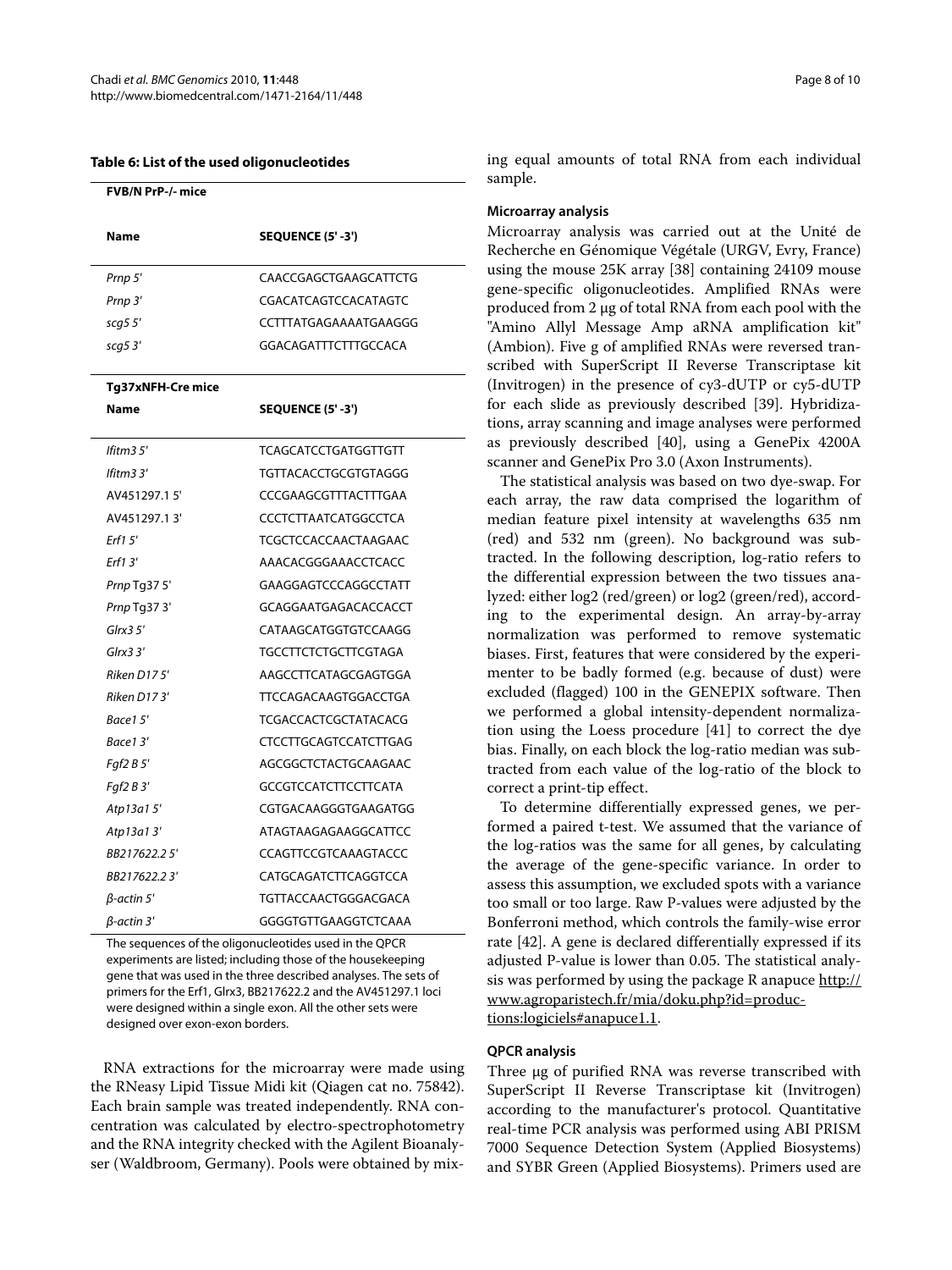listed in Table 6. These primers were designed over exonexon borders if possible. If not, a RT - control was added in the experiment to control for the absence of DNA contaminant. Normalization was done using the β-actin housekeeping gene. The temperature cycle used comprised 45 cycles at 95°C for 15 sec and 60°C for 1 min. A dissociation curve followed, this was comprised of 95°C for 15 sec, 60°C for 1 min and 95°C for 10 sec. Each sample was analysed in triplicate and data analysed using the Delta-Delta Ct method.

#### **Scg5 promoter analysis**

Genomic DNA was extracted from tail biopsies as previously described [\[43](#page-9-14)]. The Scg5 proximal promoter was amplified by PCR using the set of primers 5'-CCAG-GAATCTCCTAAGATCCTGG-3' and 5'-GACATC-CTCTAGATTTTAGAATTACC-3' [[33\]](#page-9-4). The amplified DNA fragment was gel purified and sequenced [[44\]](#page-9-15).

#### **Authors' contributions**

SC, RY, and GT performed the RNA purifications and labeling and microarray hybridizations, RY, SLG and GT performed the QPCR experiments. MV, BP and CP bred and obtained the transgenic mice and BP, GT and RY collected the tissue samples used. FB, LST, SB, MLMM and JPR supervised the microarray experiment and performed statistical analysis of the results. VB, FLP, HL and JLV designed and supervised the overall experiment and prepared the manuscript. All authors read and approved the final manuscript.

#### **Acknowledgements**

We are most grateful to John Collinge and colleagues for providing the Tg37 and NFH-Cre transgenic mice and for agreeing to include the data obtained with them in this article and to S. Prusiner for providing the FVB/N Prnp<sup>-/-</sup> mice. RY is a post-doctorant supported by the French Ministry of Research and the ANR-09-BLAN-OO15-01.

#### **Author Details**

1INRA, UMR1313, Génétique Animale et Biologie Intégrative, F-78350, Jouy-en-Josas, France, 2UMR INRA 1165 CNRS 8114, Recherche en Génomique Végétale, UEVE, F-91057 Evry Cedex, France, 3UMR AgroParisTech/INRA Mathématique et Informatique Appliquées 518, F-75005 Paris, France, 4INRA, UE 907, Unité Expérimentale Animalerie Rongeur, F-78350 Jouy-en-Josas, France and 5INRA, UR892, Virologie Immunologie Moléculaires, F-78350 Jouy-en-Josas, France

#### Received: 28 January 2010 Accepted: 22 July 2010 Published: 22 July 2010

#### **References**

- <span id="page-8-0"></span>1. Aguzzi A, Heikenwalder M, Polymenidou M: Insights into prion strains and neurotoxicity**.** Nat Rev Mol Cell Biol 2007, 8:552-561.
- <span id="page-8-1"></span>2. Kovacs GG, Budka H: Molecular pathology of human prion diseases**[.](http://www.ncbi.nlm.nih.gov/entrez/query.fcgi?cmd=Retrieve&db=PubMed&dopt=Abstract&list_uids=19399233)** Int J Mol Sci 2009, 10:976-999.
- <span id="page-8-2"></span>3. Prusiner SB: Novel proteinaceous infectious particles cause scrapie**[.](http://www.ncbi.nlm.nih.gov/entrez/query.fcgi?cmd=Retrieve&db=PubMed&dopt=Abstract&list_uids=6801762)** Science 1982, 216:136-144.
- <span id="page-8-3"></span>4. Bendheim PE, Brown HR, Rudelli RD, Scala LJ, Goller NL, Wen GY, Kascsak RJ, Cashman NR, Bolton DC: Nearly ubiquitous tissue distribution of the scrapie agent precursor protein**[.](http://www.ncbi.nlm.nih.gov/entrez/query.fcgi?cmd=Retrieve&db=PubMed&dopt=Abstract&list_uids=1346470)** Neurology 1992, 42:149-156.
- <span id="page-8-4"></span>5. Linden R, Martins VR, Prado MA, Cammarota M, Izquierdo I, Brentani RR: Physiology of the prion protein**.** Physiol Rev 2008, 88:673-728.
- <span id="page-8-5"></span>6. Martins VR, Beraldo FH, Hajj GN, Lopes MH, Lee KS, Prado MM, Linden R: Prion Protein: Orchestrating Neurotrophic Activities**.** Curr Issues Mol Biol 2009, 12:63-86.
- <span id="page-8-6"></span>7. Manson J, West JD, Thomson V, McBride P, Kaufman MH, Hope J: The prion protein gene: a role in mouse embryogenesis? Development 1992, 115:117-122.
- 8. Miele G, Alejo Blanco AR, Baybutt H, Horvat S, Manson J, Clinton M: Embryonic activation and developmental expression of the murine prion protein gene**[.](http://www.ncbi.nlm.nih.gov/entrez/query.fcgi?cmd=Retrieve&db=PubMed&dopt=Abstract&list_uids=12691521)** Gene Expr 2003, 11:1-12.
- <span id="page-8-7"></span>9. Tremblay P, Bouzamondo-Bernstein E, Heinrich C, Prusiner SB, DeArmond SJ: Developmental expression of PrP in the post-implantation embryo**.** Brain Res 2007, 1139:60-67.
- <span id="page-8-8"></span>10. Bueler H, Fischer M, Lang Y, Bluethmann H, Lipp HP, DeArmond SJ, Prusiner SB, Aguet M, Weissmann C: Normal development and behaviour of mice lacking the neuronal cell-surface PrP protein**.** Nature 1992, 356:577-582.
- <span id="page-8-9"></span>11. Manson JC, Clarke AR, Hooper ML, Aitchison L, McConnell I, Hope J: 129/ Ola mice carrying a null mutation in PrP that abolishes mRNA production are developmentally normal**[.](http://www.ncbi.nlm.nih.gov/entrez/query.fcgi?cmd=Retrieve&db=PubMed&dopt=Abstract&list_uids=7999308)** Mol Neurobiol 1994, 8:121-127.
- <span id="page-8-10"></span>12. Richt JA, Kasinathan P, Hamir AN, Castilla J, Sathiyaseelan T, Vargas F, Sathiyaseelan J, Wu H, Matsushita H, Koster J, et al.: Production of cattle lacking prion protein**.** Nat Biotechnol 2007, 25:132-138.
- <span id="page-8-11"></span>13. Yu G, Chen J, Xu Y, Zhu C, Yu H, Liu S, Sha H, Chen J, Xu X, Wu Y, et al.: Generation of goats lacking prion protein**[.](http://www.ncbi.nlm.nih.gov/entrez/query.fcgi?cmd=Retrieve&db=PubMed&dopt=Abstract&list_uids=18951376)** Mol Reprod Dev 2009, 76:3.
- <span id="page-8-12"></span>14. Mallucci GR, Ratte S, Asante EA, Linehan J, Gowland I, Jefferys JG, Collinge J: Post-natal knockout of prion protein alters hippocampal CA1 properties, but does not result in neurodegeneration**.** Embo J 2002, 21:202-210.
- <span id="page-8-13"></span>15. White MD, Farmer M, Mirabile I, Brandner S, Collinge J, Mallucci GR: Single treatment with RNAi against prion protein rescues early neuronal dysfunction and prolongs survival in mice with prion disease**.** Proc Natl Acad Sci USA 2008, 105:10238-10243.
- <span id="page-8-14"></span>16. Shmerling D, Hegyi I, Fischer M, Blattler T, Brandner S, Gotz J, Rulicke T, Flechsig E, Cozzio A, von Mering C, et al.: Expression of amino-terminally truncated PrP in the mouse leading to ataxia and specific cerebellar lesions**.** Cell 1998, 93:203-214.
- <span id="page-8-15"></span>17. Xiang W, Windl O, Wunsch G, Dugas M, Kohlmann A, Dierkes N, Westner IM, Kretzschmar HA: Identification of differentially expressed genes in scrapie-infected mouse brains by using global gene expression technology**[.](http://www.ncbi.nlm.nih.gov/entrez/query.fcgi?cmd=Retrieve&db=PubMed&dopt=Abstract&list_uids=15452225)** J Virol 2004, 78:11051-11060.
- 18. Brown AR, Rebus S, McKimmie CS, Robertson K, Williams A, Fazakerley JK: Gene expression profiling of the preclinical scrapie-infected hippocampus**.** Biochem Biophys Res Commun 2005, 334:86-95.
- 19. Skinner PJ, Abbassi H, Chesebro B, Race RE, Reilly C, Haase AT: Gene expression alterations in brains of mice infected with three strains of scrapie**.** BMC Genomics 2006, 7:114.
- 20. Xiang W, Hummel M, Mitteregger G, Pace C, Windl O, Mansmann U, Kretzschmar HA: Transcriptome analysis reveals altered cholesterol metabolism during the neurodegeneration in mouse scrapie model**.** J Neurochem 2007, 102:834-847.
- 21. Sorensen G, Medina S, Parchaliuk D, Phillipson C, Robertson C, Booth SA: Comprehensive transcriptional profiling of prion infection in mouse models reveals networks of responsive genes**.** BMC Genomics 2008, 9:114.
- 22. Julius C, Hutter G, Wagner U, Seeger H, Kana V, Kranich J, Klohn PC, Weissmann C, Miele G, Aguzzi A: Transcriptional stability of cultured cells upon prion infection**.** J Mol Biol 2008, 375:1222-1233.
- 23. Miele G, Seeger H, Marino D, Eberhard R, Heikenwalder M, Stoeck K, Basagni M, Knight R, Green A, Chianini F, et al.: Urinary alpha1antichymotrypsin: a biomarker of prion infection**.** PLoS One 2008, 3:e3870.
- <span id="page-8-16"></span>24. Hwang D, Lee IY, Yoo H, Gehlenborg N, Cho JH, Petritis B, Baxter D, Pitstick R, Young R, Spicer D, et al.: A systems approach to prion disease**.** Mol Syst Biol 2009, 5:252.
- <span id="page-8-17"></span>25. Liang J, Luo G, Ning X, Shi Y, Zhai H, Sun S, Jin H, Liu Z, Zhang F, Lu Y, et al.: Differential expression of calcium-related genes in gastric cancer cells transfected with cellular prion protein**.** Biochem Cell Biol 2007, 85:375-383.
- 26. Satoh J, Yamamura T: Gene expression profile following stable expression of the cellular prion protein**.** Cell Mol Neurobiol 2004, 24:793-814.
- <span id="page-8-18"></span>27. Satoh J, Kuroda Y, Katamine S: Gene expression profile in prion proteindeficient fibroblasts in cultur[e](http://www.ncbi.nlm.nih.gov/entrez/query.fcgi?cmd=Retrieve&db=PubMed&dopt=Abstract&list_uids=10880376)**.** Am J Pathol 2000, 157:59-68.
- <span id="page-8-19"></span>28. Ramljak S, Asif AR, Armstrong VW, Wrede A, Groschup MH, Buschmann A, Schulz-Schaeffer W, Bodemer W, Zerr I: Physiological role of the cellular prion protein (PrPc): protein profiling study in two cell culture systems**.** J Proteome Res 2008, 7:2681-2695.